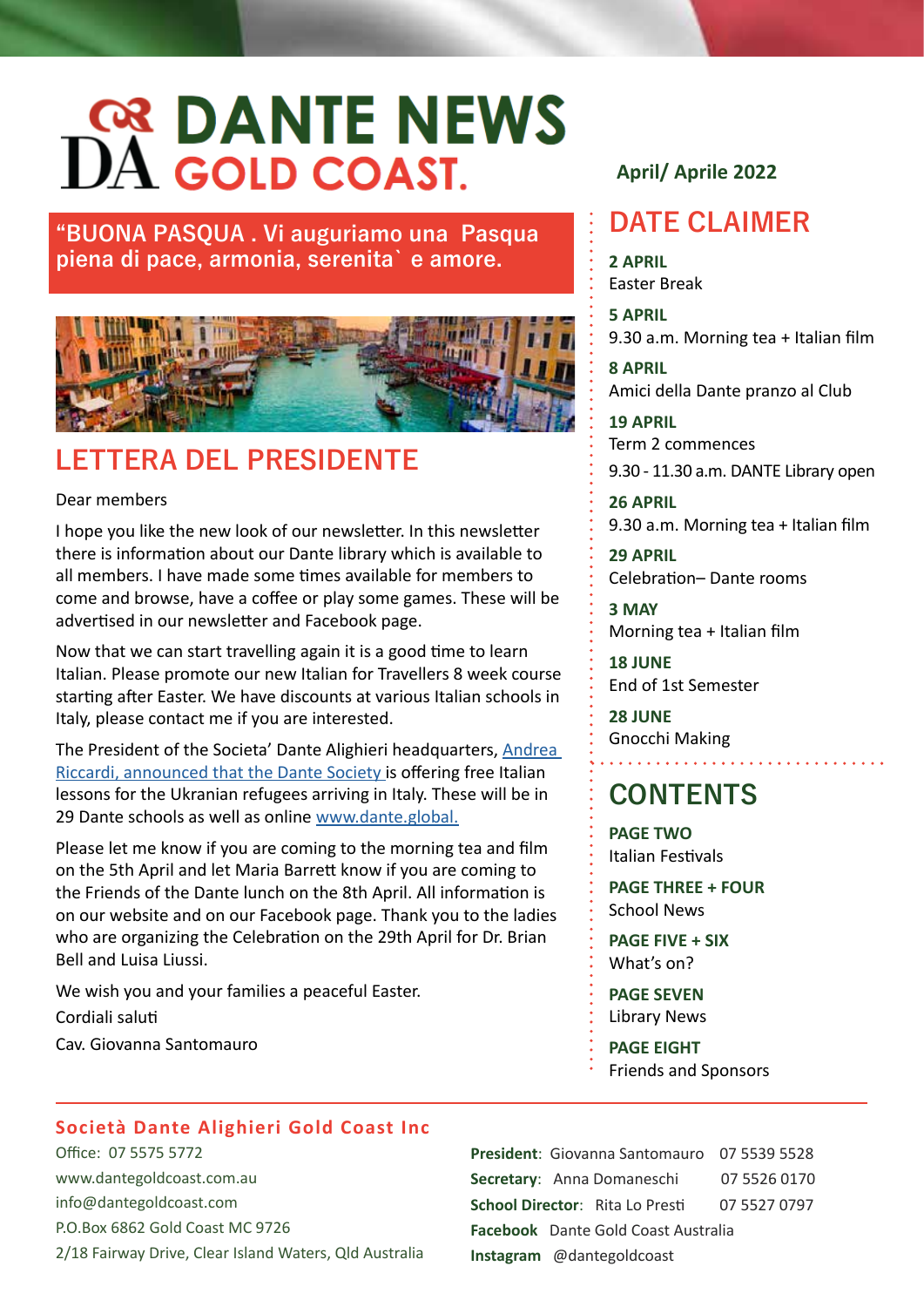#### **ITALIAN FESTIVALS PAGINA 2**

# **FESTA DELLA DONNA**

It is early spring in Italy, on every street corner vendors sell a burst of sunshine, the streets are crammed with golden floral branches hanging from doors and gateways, tied up with ribbons.

Men across Italy gather bunches of wattle, known as mimosa, handing them to women – their sisters, wives, daughters, friends.

La Festa della Donna, or International Women's Day is an annual celebration when women are honoured.

Mimosa has been the Italian symbol of love and appreciation for women since the festival's beginnings in 1946.







# **SCOPPIO DEL CARRO**

Florence's SCOPPIO DEL CARRO (explosion of the Cart) is held on Easter Sunday but isn't a typical Easter celebration.

Dating back 350 years, the celebration features an elaborate wagon built in 1622 and standing two or three storeys high. It is pulled by a pair of white oxen to the Piazza del Duomo, escorted by participants dressed in 15th-century costume.

#### The cart is then loaded up with fireworks, which are ignited after Easter mass, lighting up the sky.

If the complex ritual proceeds smoothly and all of the fireworks go off, good luck is ensured for a good harvest for this year as well as for the city and its citizens – so we hope for a wonderful explosion of the cart every Easter!

#### [Read more and see a video here](https://www.visittuscany.com/en/topevents/scoppio-del-carro-in-florence/)

**When?** Annual event, every Easter Sunday **Where?** Piazza del Duomo, Florence

#### **Società Dante Alighieri Gold Coast Inc**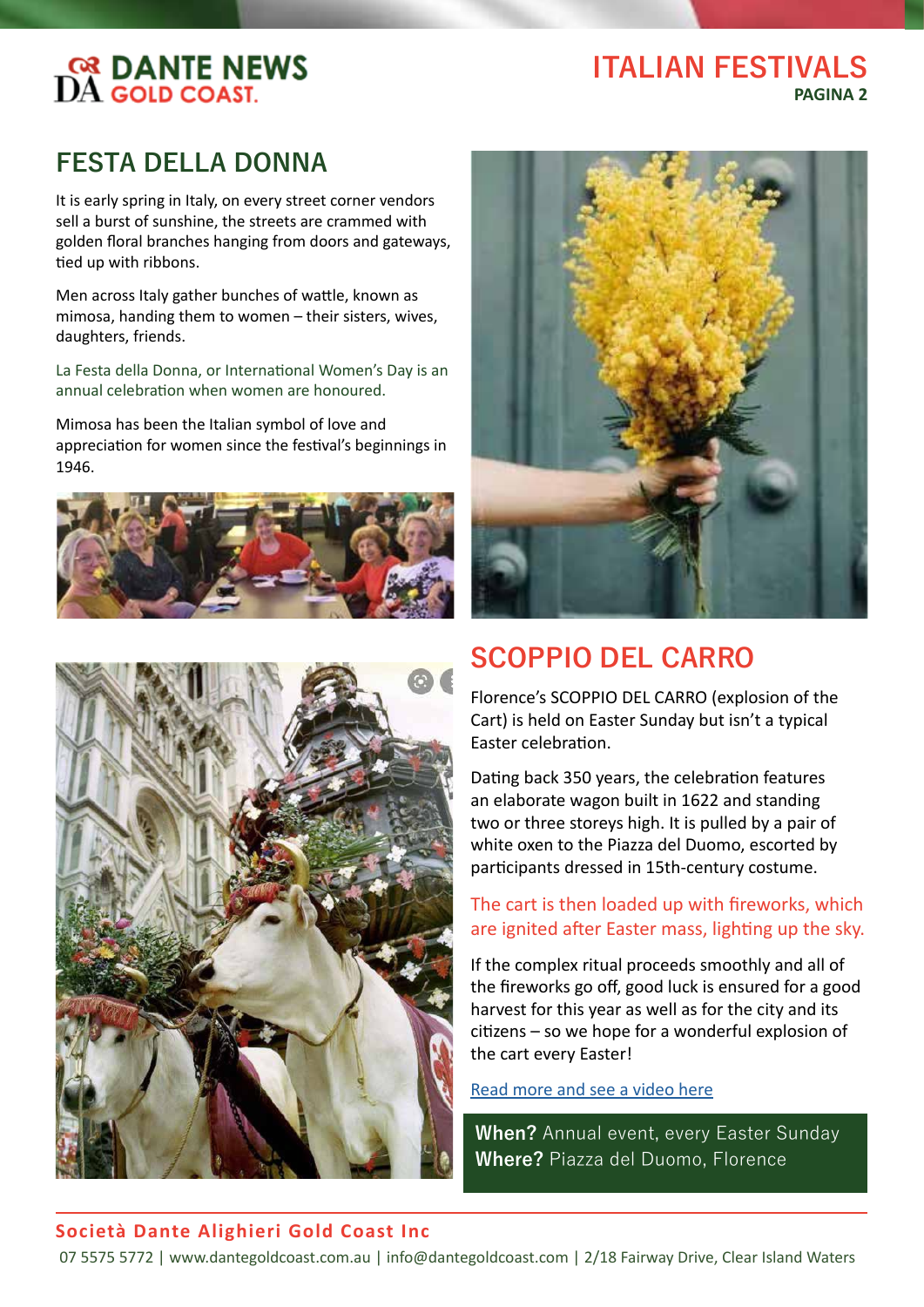# **SCHOOL NEWS PAGINA 3**

# **Ciao a tutti!!**

This week sees the end of Term 1 (first 9 weeks). We are very lucky that Covid hasn't affected us greatly this year.

During this two week break, there will be no minicourses offered. There are several classes which will be completed early due to upcoming public holidays, Easter Monday and Anzac day.

Please ensure you are not affected. Talk to your teacher.

Unfortunately, our end of term dinner at Origano Restaurant was cancelled due to a lack of numbers. I hope we can all come together for the end of Semester dinner. It will be on the last day of our course. Restaurant to be advised.

### **Important Course Dates for Semester 1, 2022**

- Easter break 2 April 18 April
- Term 2 commences 19 April
- Semester ends Friday 17 June
- Student Dinner Friday 17 June

### **Need to pay for Term 2?**

You do not need to complete an enrolment form. Just pay the 9 week amount of \$270 to the Dante account please.

# **Italian For Travellers Course**

We are offering this course in both day and evening timeslots for those who would like to start learning Italian. Information and the enrolment form is available on our website, www.dantegoldcoast.com.au

Please let your friends and family know.

Please call me on 07 5527 0797 or Email me info@dantegoldcoast.com with any ideas or concerns.

Rita, School Director

### **Società Dante Alighieri Gold Coast Inc**

07 5575 5772 | www.dantegoldcoast.com.au | info@dantegoldcoast.com | 2/18 Fairway Drive, Clear Island Waters

#### **Dante Alighieri Society Gold Coast**

**ITALIAN LANGUAGE COURSE** for **Absolute Beginners** 8 week course

Commencina Day class- Tues 19 April 9.30-11.30am Evening class- Wed 20 April 6.00-8.00pm

\$280 includes textbook & Dante membership

Perfect for travelling or simple conversation!!

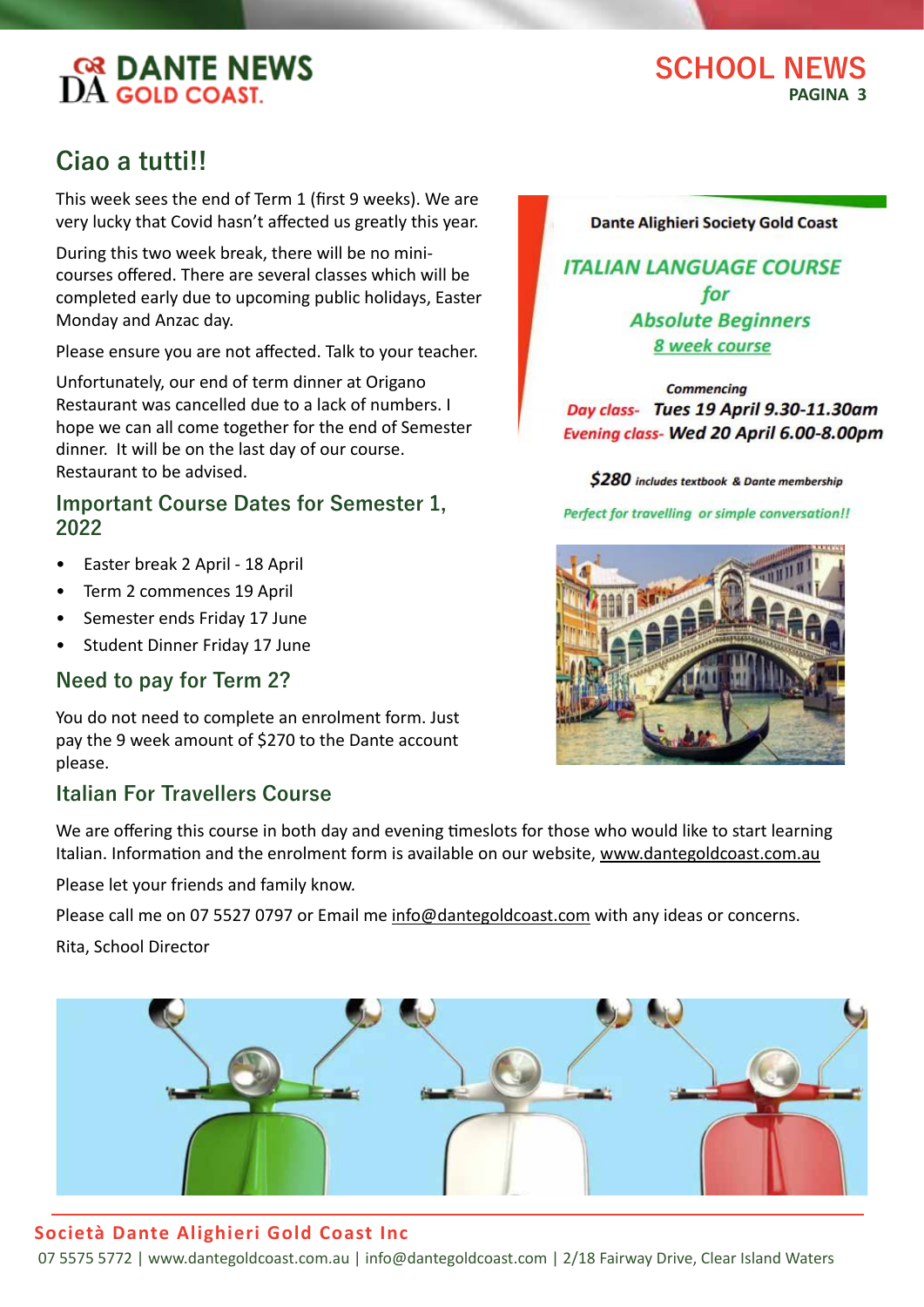# **SCHOOL NEWS PAGINA 4**



# **DOLCI da BUMBLES**

Beginners 1 class were spoilt with a delicious dolce surprise during class.

Kindly supplied by student Tim, the goodies were from Bumbles Cafe in Surfers Paradise.

These treats made learning Italian even sweeter.

Thanks Tim and Bumbles Cafe! [www.bumblescafe.com](https://www.bumblescafe.com/)

# **SCOPA CHALLENGE!**

Carlotta from Beginners 1 loves playing cards and word games, so was delighted to challenge John to a game of Scopa!

Scopa ('to sweep' in Italian) is one of the most popular card games in Italy.

Playing Italian cards, board and word games is fun and a great way to practice your Italian.

Keep an eye out for our next student games session.



# **COOL TOOLS FOR SCHOOL**

Do you have any Italian language learning tips?

Rosa from Beginners 1 practices her Italian by listening to Italian language podcasts constantly in her car. Here are a few of her favourites.

- 5 minute Italian with Katie and Mattel.
- Let's Speak Italian with Mike.
- Free Italian lessons with Larry Aiello.
- Italian lessons for Mum with Georgia.
- Italian Grammar Made Easy with Margherita.

Student Gioia walks the beach repeating Italian phrases aloud while listening to the Italian Coffee Break podcast. People stare sometimes.

#### **Società Dante Alighieri Gold Coast Inc**

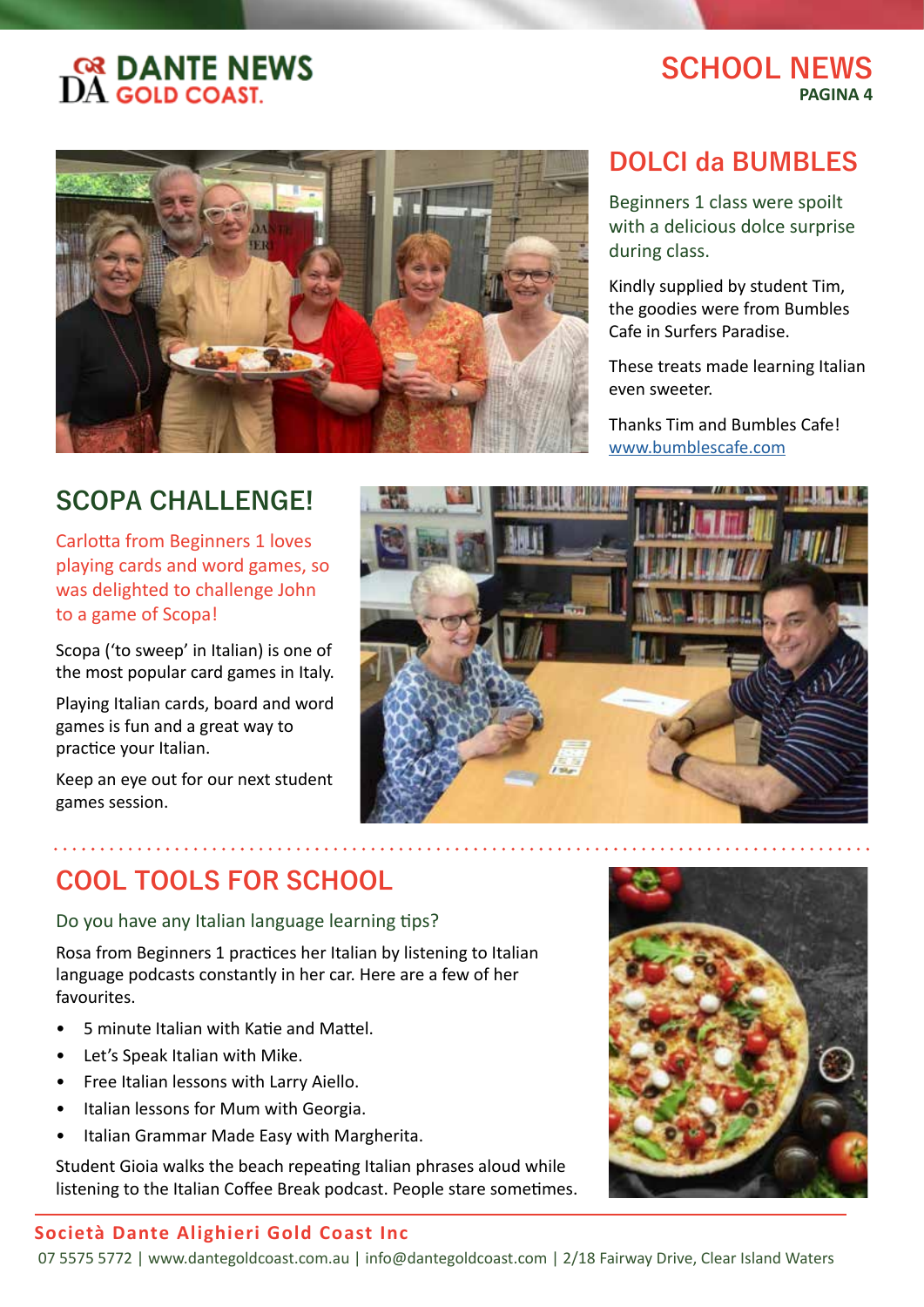

# **WHAT'S ON? PAGINA 5**

Societa<sup>-</sup> Dante Alighieri Gold Coast Inc.

Siete invitati

# **Amici della Dante** pranzo al Club



Venerdì 8 Aprile 2022, alle 12pm, Gold Coast Italo Australian Club \$20 seafood, chips, salad share platters. Coffee, drinks and dessert not included. Pay card or cash on arrival.

Please call or text Maria Barrett on 0418 750 232 by 4 April to confirm or for more information.

# **MORNING TEA + ITALIAN FILM**

#### 5 APRIL, 9.30 a.m.

STAY AWAY FROM ME is a fun romantic comedy in Italian with English subtitles.

It is set in the beautiful and romantic city of Rome. Cost \$10 includes morning tea.

**Please RSVP by 4/4/22 Giovanna on 07 5539 5528** 





### **To Chiara (M)**

In southern Italy Chiara (Rotolo) lives with her close-knit family. After celebrations for her eldest sister's eighteenth birthday her father abruptly disappears. As Chiara begins to question her mother and extended family and search for her father, secrets and traditions are revealed.

Ingeniously structured and building to a thrilling climax, director Jonas Carpignano's neo-realist tale presents a new perspective on the Italian family drama.

**Italian - English Subtitles, HOTA cinema, Thu 21 Apr - Fri 29 April**

# **MAMBO ITALIANO**

- **• Tue, 19 Apr, 12:00 1:00 pm**
- **• Brisbane City Hall**
- **• 64 Adelaide St, Brisbane City QLD**

Lord Mayor's City Hall Concerts presents Mambo Italiano. Come along and be swept up in the ambience of an evening in Roma.

[Read more on Brisbane City Council website.](https://www.brisbane.qld.gov.au/whats-on-and-events/event/lord-mayors-city-hall-concerts-mambo-italiano-157037674)

# **CAIRNS ITALIAN FESTIVAL 2022**

Ciao and welcome to the Cairns Italian Festival,

#### **28 July - 6 August 2022!**

An exciting celebration of all things Italian - food, wine, and world-class entertainment, including an Italian wedding comedy play!

Read more on the [Cairns Italian Festival website](https://cairnsitalianfestival.com.au/)

#### **Società Dante Alighieri Gold Coast Inc**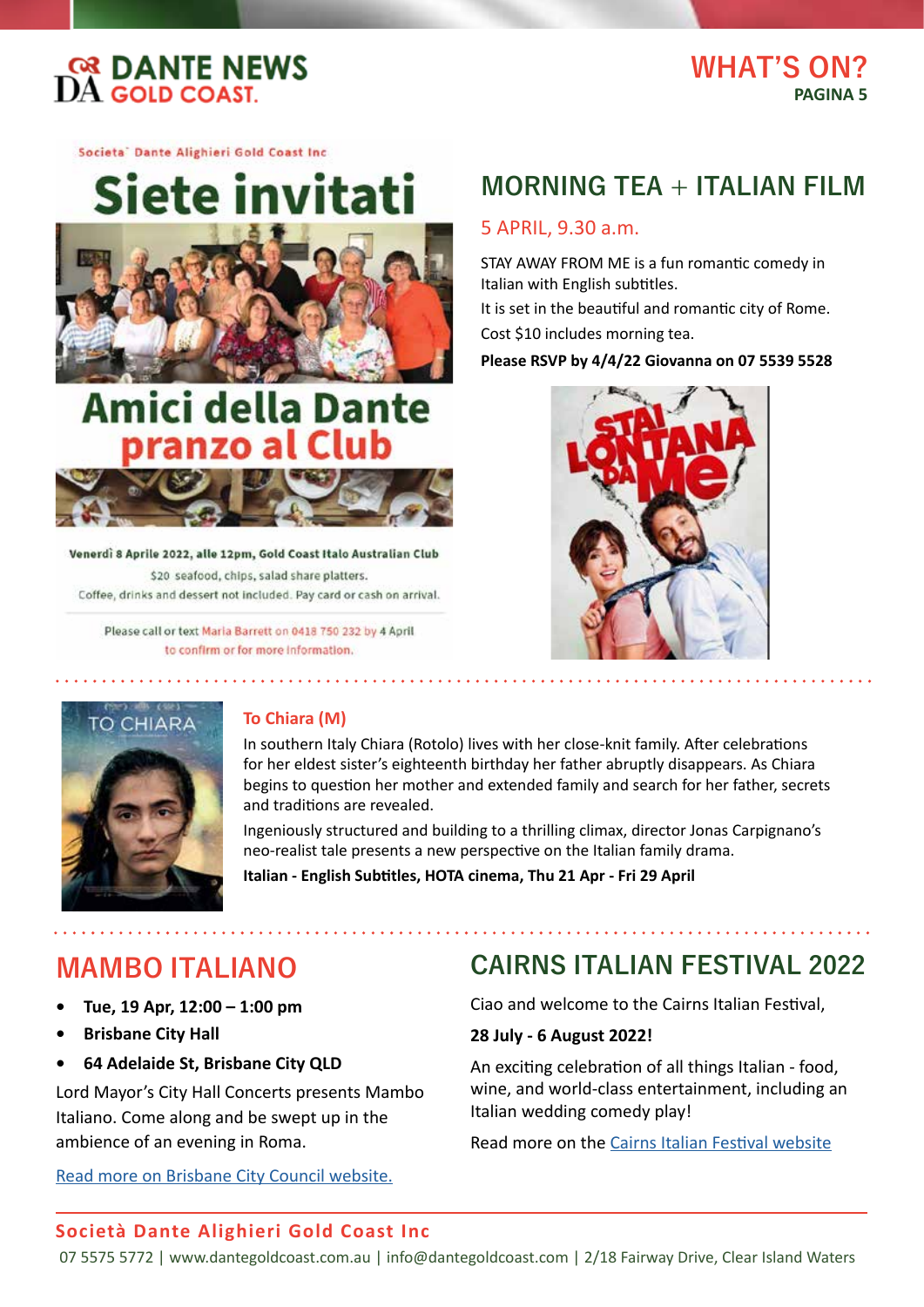

# **WHAT'S ON? PAGINA 6**



# **DANTE CORO NEWS**

Coro resumed after a long break. We have been meeting for a singalong in Piazza Dante on a Wednesday night and celebrated a few birthdays.

Thanks to Ester for making the Piazza so clean. We appreciate it very much. Auguri and cheers to the birthday girls, Jenny, Ester and Hayley. We had a very happy night.

On Friday 18th March we sang for the Co.As.It. group to celebrate St. Patrick's Day. What a fun time singing and dancing!

Coro is now on a break until after Easter. Buona Pasqua a tutti. Ciao, Virginia Lamb







#### **Società Dante Alighieri Gold Coast Inc**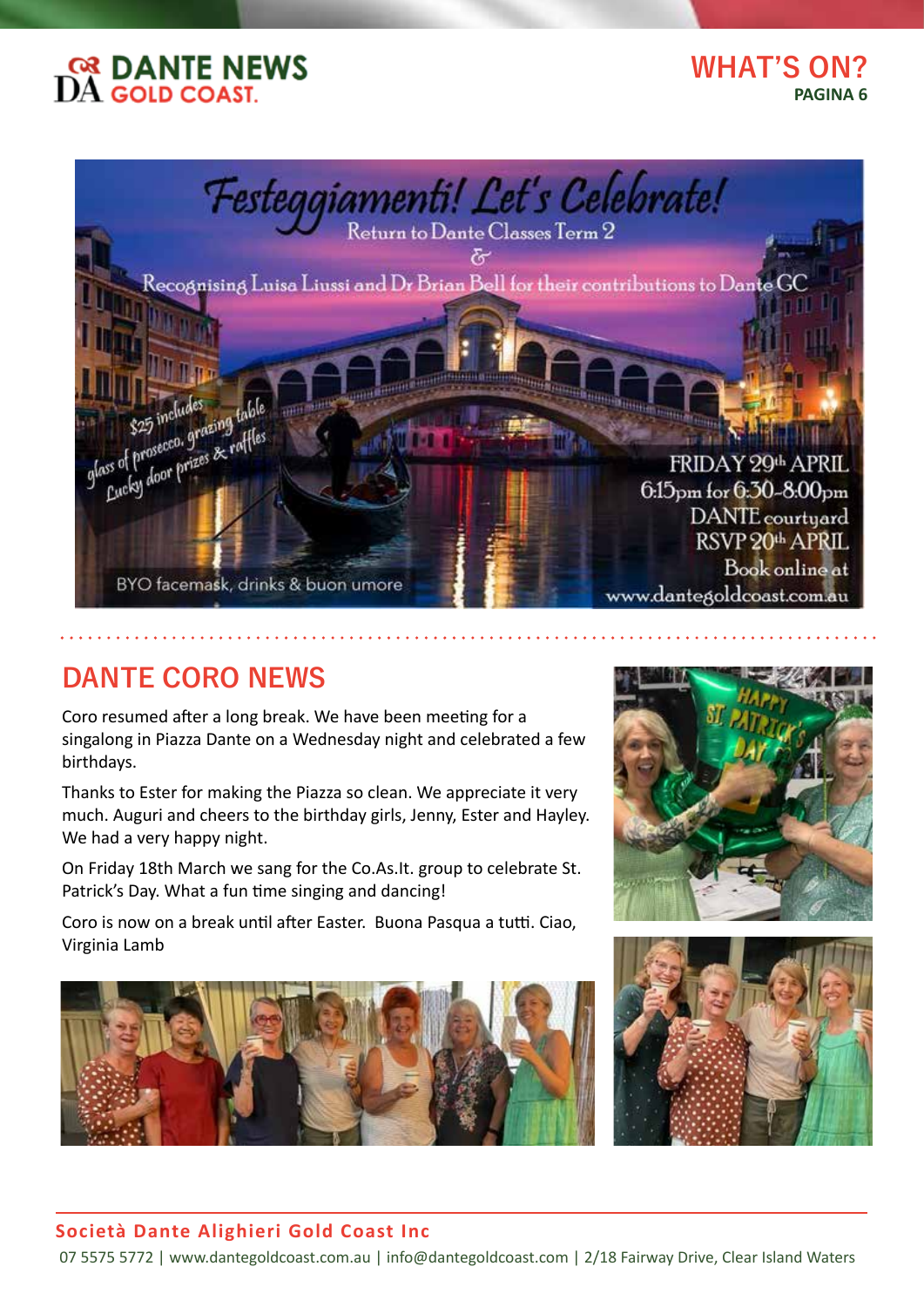**LIBRARY NEWS PAGINA 7**

# **DANTE LIBRARY**

Dante members may borrow books, magazines, DVDs and CDs from the library either 15 minutes before class, or during the coffee break.

From time to time we advertise opening the library to all members on a Tuesday morning. Dates of this will be mentioned in the newsletter. For further information you can contact Giovanna on 07 5539 5528.

Thank you to Yen Musgrove and Adolfo Matthews for all the work in cataloguing our library items.

Thank you to our Webmaster, Brian Bell for the Library Section on the Web site where there is access to the library catalogue and you can read some reviews.

Thank you to Luisa Liussi and Martina Medda who also worked on the library. We now have a new library assistant, Carina, Carolann Barnwell, a student from Beginners 1 class who is helping place books back on shelves.



Our borrowing is a self-checking honour system:

- You select the item to be borrowed, and enter its details ( title, call number, etc.) in the Loans Register in the section under your teacher's name.
- Sign it out to yourself by using a legible signature and providing your full contact details i.e. phone number.
- Loan Period: 4 weeks [with the possibility of a further 2 week extension after obtaining your class Teacher's approval].

Reference material can be used in the Library only. They are Not For Loan and cannot be removed from the library under any circumstances.

RETURNED loan item(s) must be signed in, by your Class Teacher, and placed in the Box provided.





### **Società Dante Alighieri Gold Coast Inc**